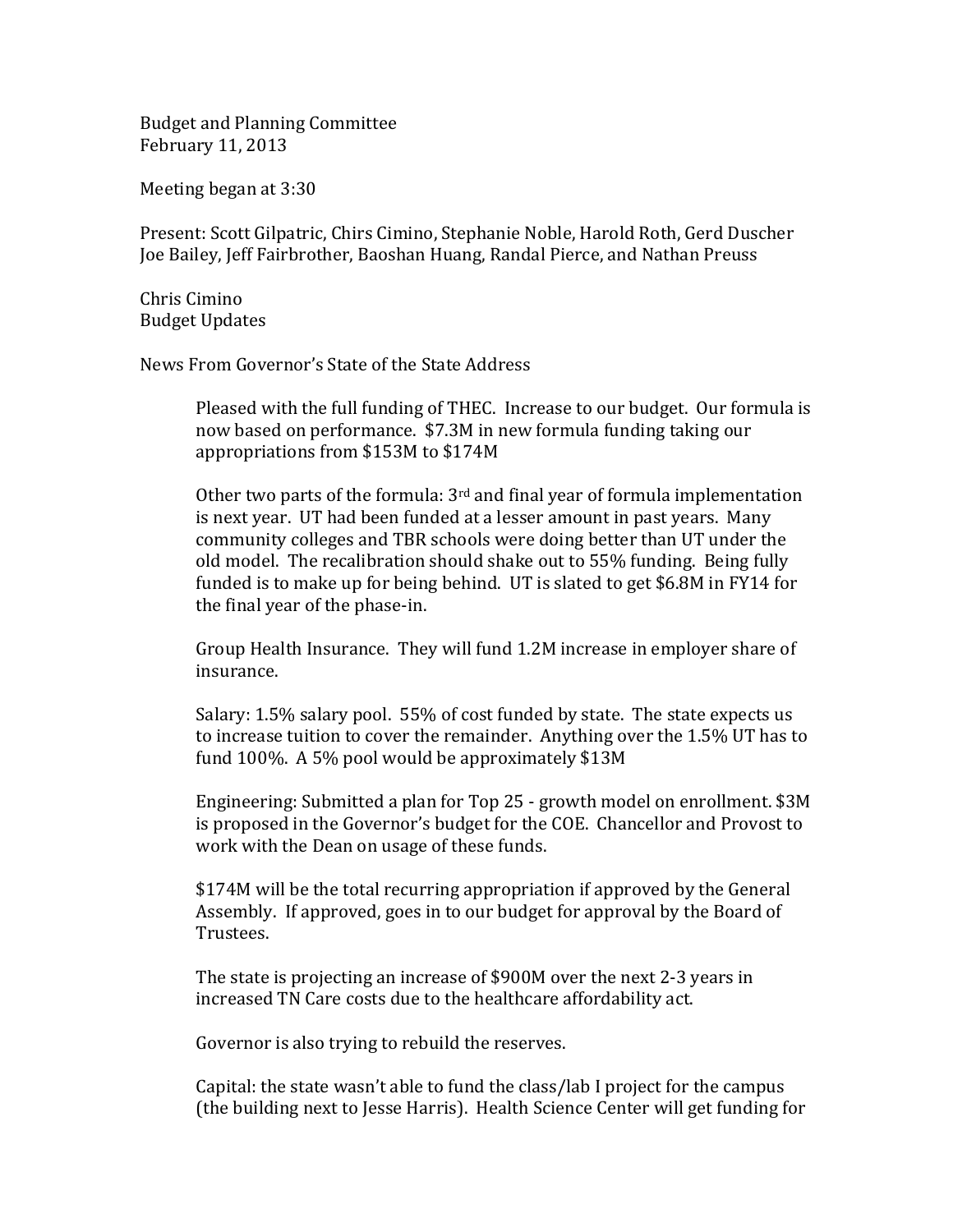its next building. \$24M for Steam Plant, switching from coal to natural gas with a back up in fuel oil. \$20M in upgrades just to comply with EPA requirements and continue to run on coal. High confidence that the tobacco settlement will come through to fund this.

Maintenance: \$6M deferred maintenance to update steam lines is proposed in the Governor's budget. Facilities fee can only pick up approximately \$1‐ 2M a year in maintenance, which is a drop in the bucket compared to the total need. In the new model for building maintenance money is being set aside each year ‐ as new buildings are built maintenance funds are set aside at the outset.

## Other Budget News

Funding Summer Courses – Chris discussed how the new summer school funding model was developed which will return 30% of net revenue back to the colleges. Each college will be responsible for developing a pro‐forma that works for them. Details are still being worked out for a study abroad model.

The state has suggested a maximum tuition increase for FY14 of 6%. It is unknown if such a request will continue to be made in future years.

15‐4 Plan cohort class is locked in to 3% max tuition increase for four years. Board approved an "anticipated 3% max" subject to change if there is a catastrophic financial collapse. The 15‐4 plan is to be phased in by cohort. There will be a time when we have 4 cohorts on three different tuition rates. Eventually everyone will pay the same rate after this phase‐in period.

With out-of-state tuition becoming high compared to our peer institutions, UT is monitoring and looking to keep the out‐of‐state tuition as low as possible.

There was a question about how budget allocations work with fast growing departments like Kinesiology. Chris explained this is a consideration during annual reviews between the Deans and Provost. Data is reviewed and departmental growth is a factor for prioritizing any new funding.

## Updates from Scott:

Former Presidents of the Faculty Senate had brought to Scott's attention that the presence of the Budget & Planning Committee in the budget process as described in the Faculty Handbook is not operating as described.

Chris explained the process has changed over the years and that Chancellor Cheek tried an open forum for a couple of years but due to lack of attendance from faculty and staff, this forum was not scheduled this year. Chris provides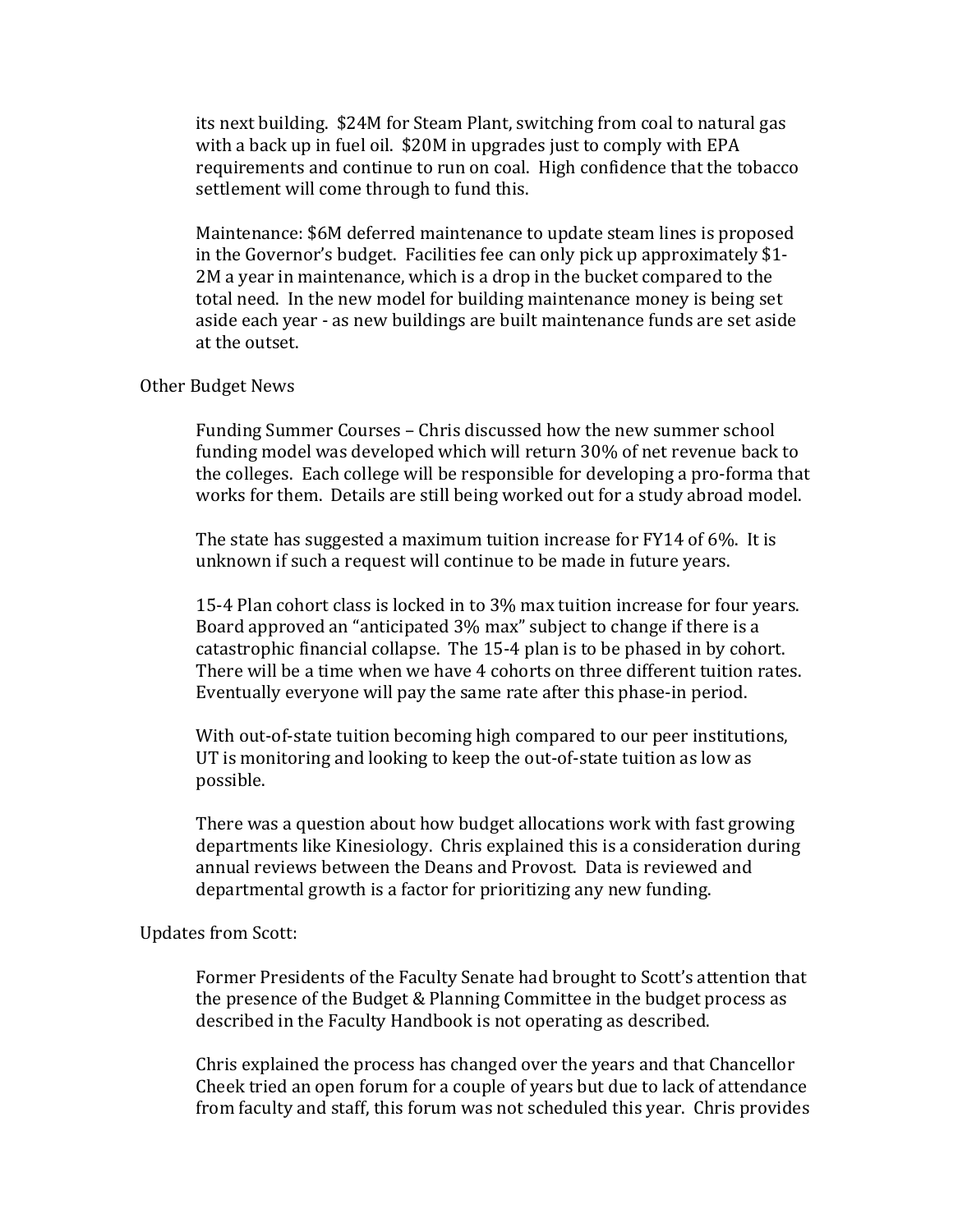budget updates at each Budget and Planning Committee, but Dr. Cheek and the Provost have both said they would be willing to provide updates to this committee as well. They already provide updates to the faculty senate executive council and the full faculty senate.

A question was asked about allocation of Top 25 funds. Chris explained that Top 25 funding starts with an assessment of the Governor's Budget and available resources after considering appropriations, tuition, and fixed costs. Chairs of the Top 25 Committees develop priorities and make recommendations on required resources needed to meet their action plans. These recommendations, made through the corresponding Vice Chancellor or the Provost, are put forth to the Chancellor for the following year.

The Chancellor had a lunch on January 14<sup>th</sup> with faculty leaders including committee chair Scott Gilpatric. The purpose of the meeting was to inform current and past faculty senate leadership of the current events taking place in the Athletics Department. Athletic finances were discussed, specifically the \$6M per year athletics will not have to contribute for the next three years. Also discussed was the need for Athletics to build a sufficient reserve.

It was asked if the campus had funding for counter offers for faculty. Chris responded by saying the Provost has some limited funds for such events. Requests would need to come from the Deans to the Provost Office. In many cases, especially for staff, departments are expected to provide this funding.

Q:Is there a mechanism for the University to hold contractors accountable for repairs and new construction?

A: Facilities Planning oversees these projects in coordination with. System project managers oversee capital projects. That said, we do have project managers who monitor all projects on campus and if there are problems they should be reported to Dave Irvin or Chris.

Q from Scott for Chris regarding summer course funding: A new policy of returning 30% of summer course tuition to colleges has been announced. What was the basis of this plan and is therea critical mass of number of students in a summer course to justify the cost of the faculty pay during the summer. A: The average return to Colleges has been 17% of revenue for summer courses. The University used to treat all revenue the same. Summer revenue and sharing was never subtracted from the annual revenue calculation. We are now changing the model. Chris said we do recognize different colleges and departments have different factors that influence cost but the 30% share is an initial goal. He was not sure where we will end up; it could be 35‐45% but that might take about five years to achieve. College shares will be allocated in the fall semester for the previous summer. We do expect to allow carryover if funds are not spent in that year. The current distance education model of a 50/50 split is still in place for now.